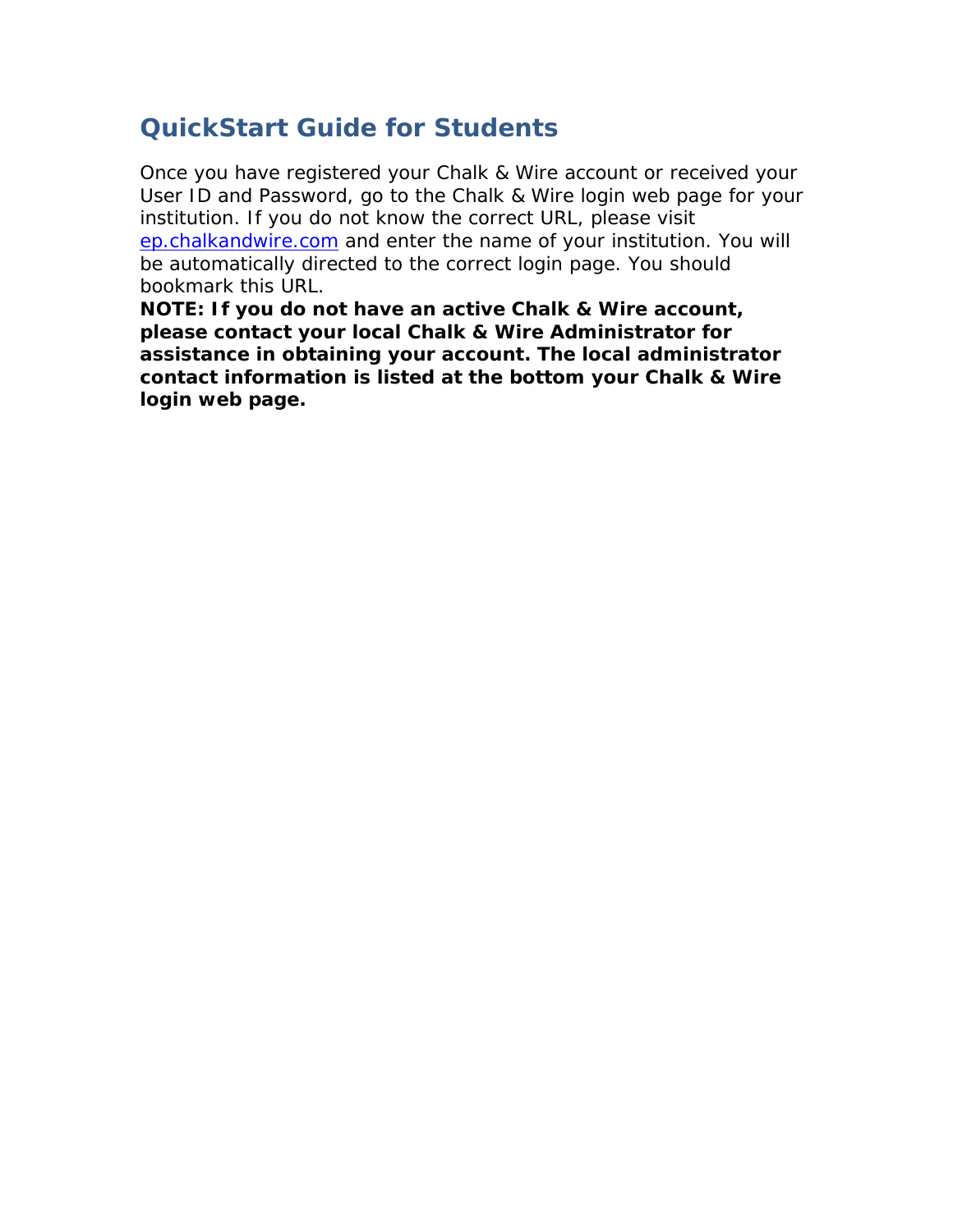# **Step 1: Log into Your Chalk & Wire Account**

| chalk&wire ·                                  |                                       |
|-----------------------------------------------|---------------------------------------|
|                                               | chalk&wire                            |
| <b>LOGIN</b><br>$\overline{2}$                |                                       |
| User ID or Email<br>mdorrington               | Password<br><br>Forgot your password? |
| $ENTER \rightarrow$<br>3                      |                                       |
| Are you a new user?<br>$REGISTER \rightarrow$ |                                       |

**1.** Ensure that you see **your school's logo** at the top of the screen. If you do not, please visit **[ep.chalkandwire.com](http://ep.chalkandwire.com/)** to search your your school's Chalk & Wire site.

**2.** Enter your **User ID or Email** and **Password**.

**3.** Click **Enter**.

**NOTE: If you have forgotten your Password, click the Forgot your Password? link.**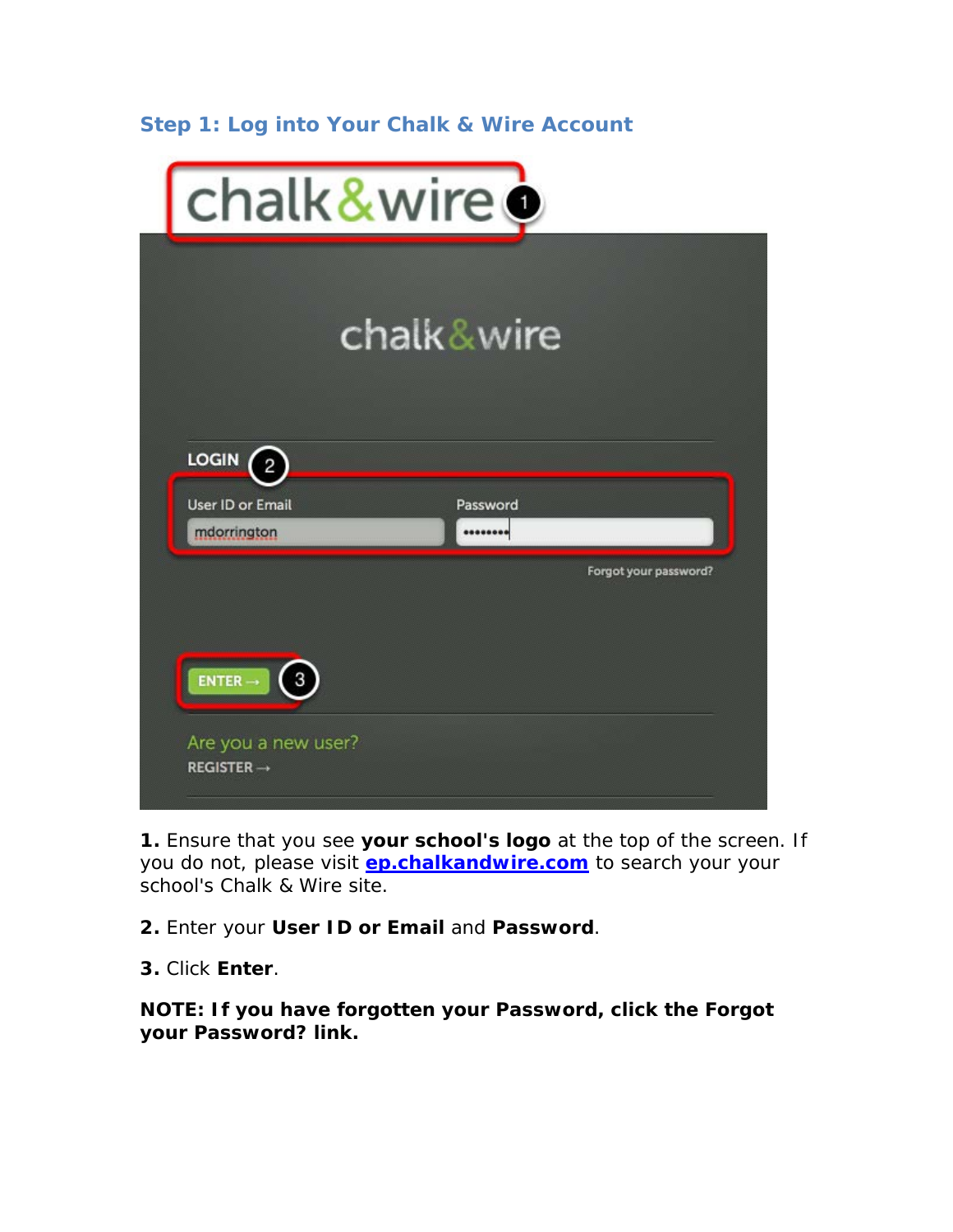# **Step 2: Access Coursework**



Once logged in, you will be directed to the Dashboard screen. Here you can view information regarding your account and active portfolios. To submit work for assessment, you will need to create a portfolio (if you have not already).

- **1.** Click on the **Main Menu Icon.**
- **2.** Click on the **Work** option.

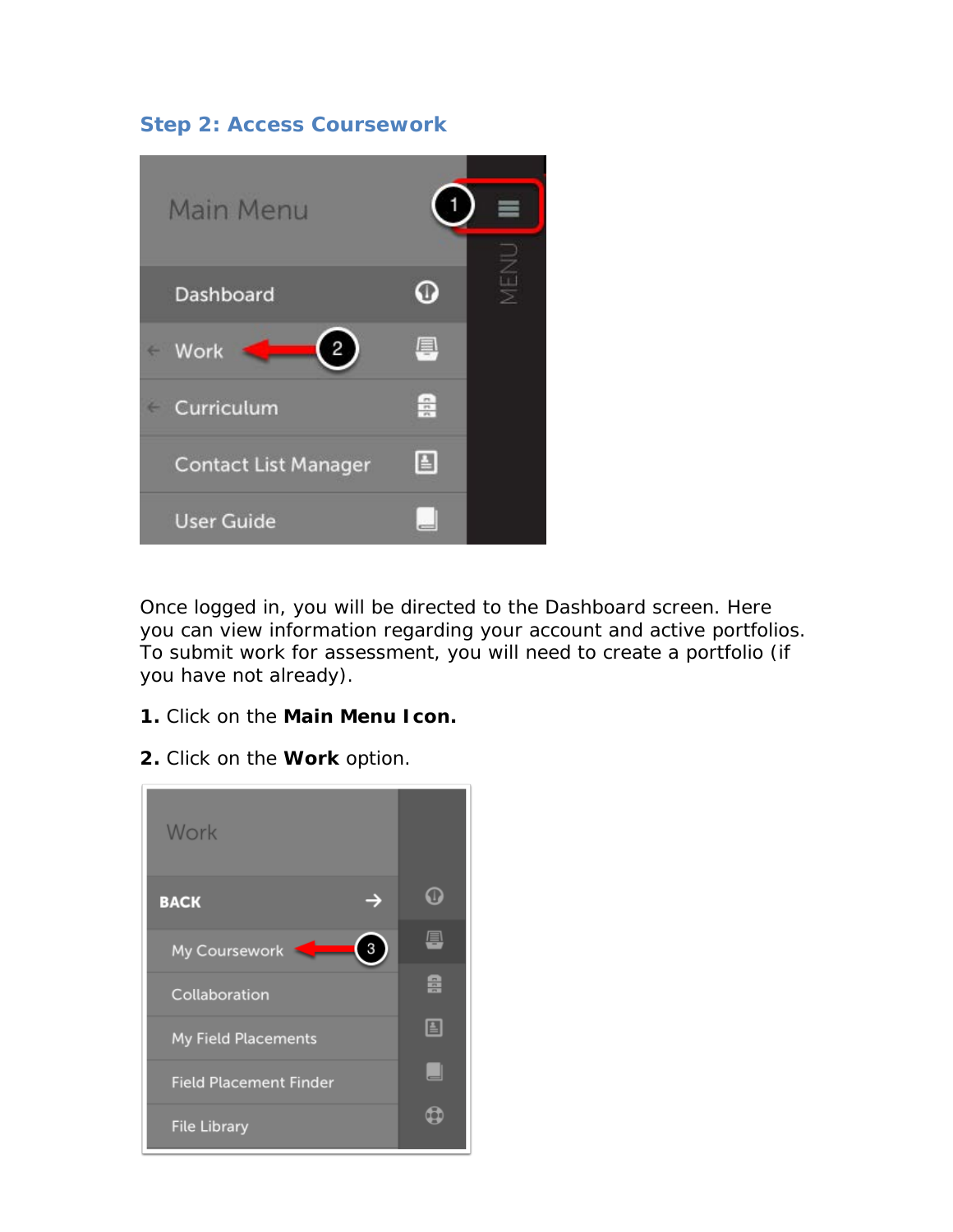**3.** Select **My Coursework** to access your portfolios.

# **Step 3: Select your Submission Method**

| My Portfolios<br>Show Hidden<br>ß     |    |                               |                     |                |      |     |                    |         |   | <b>ID New Portfolio</b> |  |
|---------------------------------------|----|-------------------------------|---------------------|----------------|------|-----|--------------------|---------|---|-------------------------|--|
| # records per page<br>15              |    |                               | Show / hide columns | Clear Sort     | Copy | CSV | Print              | Search: |   |                         |  |
| Name                                  | a. | <b>Table of Contents</b>      |                     | Workspace<br>÷ |      | ö   | Department         |         | ٠ | Modified                |  |
|                                       |    |                               |                     |                |      |     |                    |         |   |                         |  |
| Visual Arts Program Portfolio         |    | Visual Arts Program Portfolio |                     |                |      |     | <b>Visual Arts</b> |         |   | 2014-06-03              |  |
| My Assignments<br>E<br><b>OVERDUE</b> |    | <b>O</b> DUE TODAY            | O DUE SOON          |                |      |     | <b>O</b> SUBMITTED |         |   | Show Submitted          |  |
| 0                                     |    |                               |                     |                |      |     |                    |         |   |                         |  |

On the My Coursework screen you will have two options available to you for submitting work: **My Portfolios** and **My Assignments**.

#### **My Portfolios**

This option allows you to create new and access existing portfolios containing coursework typically grouped by program or course. This is the most commonly used method for coursework submission.

#### **My Assignments**

This option allows instructors to create and assign coursework to students which has not been included in your program- or coursebased portfolio (accessible via the My Portfolios option). Once assigned to you, the assignment(s) will appear in this page automatically for you to access and complete.

**If you are uncertain about which option to use to submit your coursework or if you do not know which Table of Contents to select for your portfolio, please contact your instructor or your**  *local* **Chalk & Wire administrator for assistance.**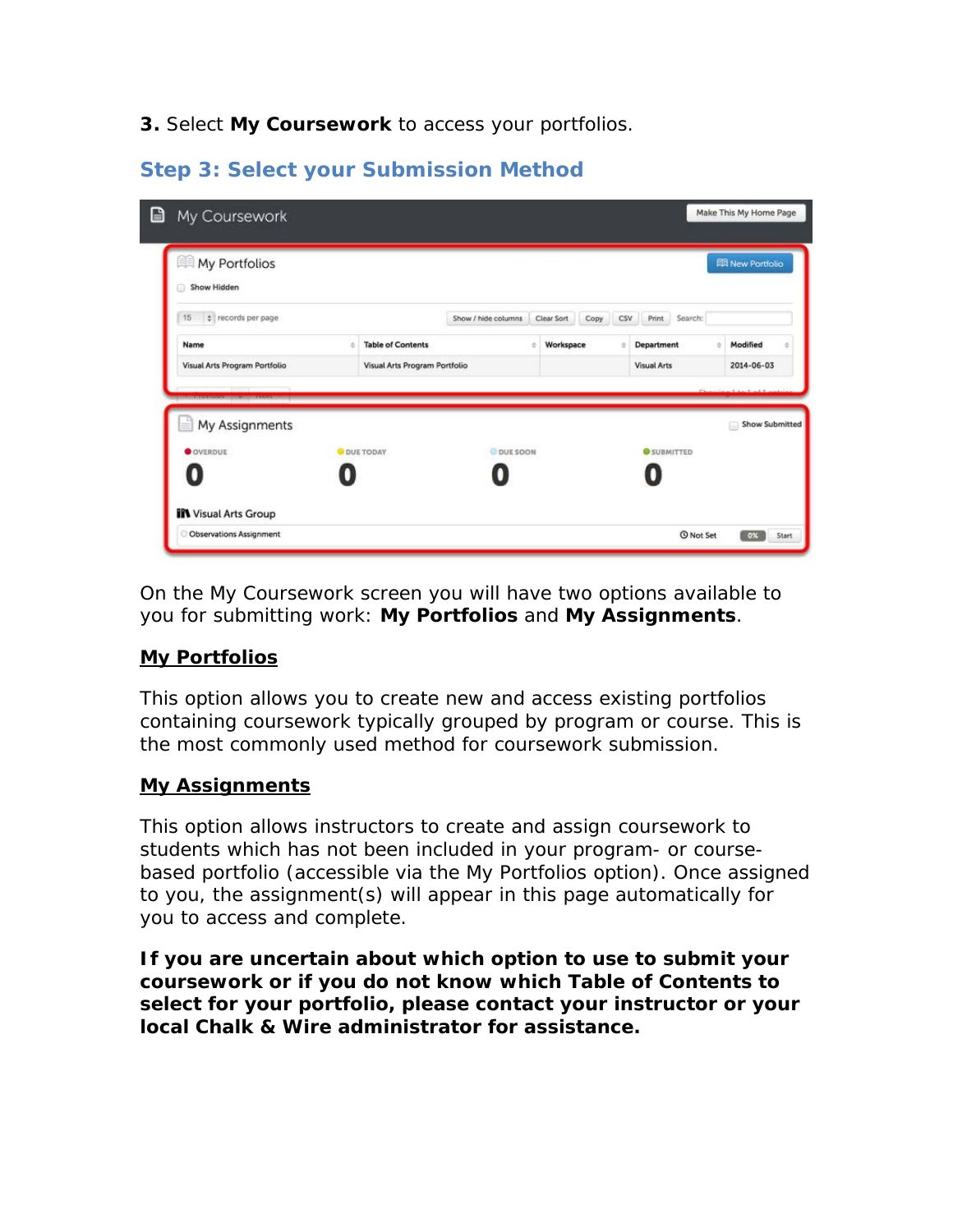# **Step 4: Create a New Portfolio**



**1.** On the My Portfolios screen, click on the **New Portfolio** button.

If you have not yet created any portfolios, you will also see a **Create New Portfolio** button. Both buttons will direct you to the same screen.

**NOTE:** If you have already created a portfolio and would like to access it, click on the portfolio and select **Edit** Portfolio from its menu. Existing portfolios are also accessible directly from your Dashboard under the **Portfolios** tab.

| Create New Portfolio                                      |              |
|-----------------------------------------------------------|--------------|
| Name<br>$\overline{2}$<br>Visual Arts Program Portfolio   |              |
| <b>Table of Contents</b><br>Visual Arts Program Portfolio | What's this? |
| Can't find your table of contents?<br>Create              |              |
|                                                           |              |

**2.** Enter a **name** for your portfolio. Your instructor may suggest naming conventions.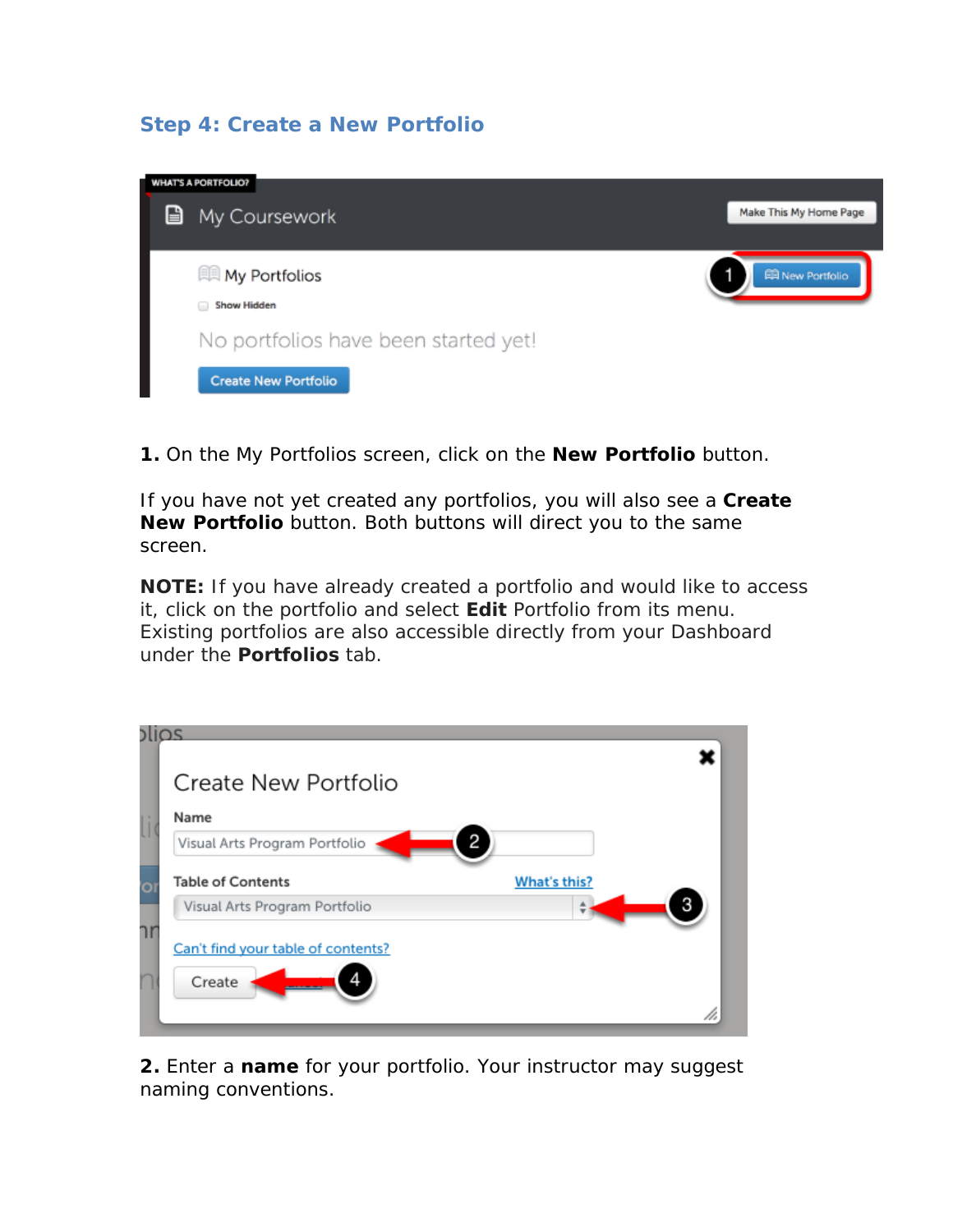- **3.** Select the **Table of Contents**.
- **4.** Click **Create***.*

#### **HAVING TROUBLE?**

If the Table of Contents that you are required to use does not appear in the Table of Contents drop-down menu, click on the *Can't find your table of contents?* link. This will reveal a second drop down menu, labelled "Select Department". Select the appropriate Department to change the options in the Table of Contents drop-down menu.

#### **Assignments**



If an assignment has been assigned to you, you will find it under the My Assignments heading. Locate the appropriate assignment:

**1.** Click **Start**.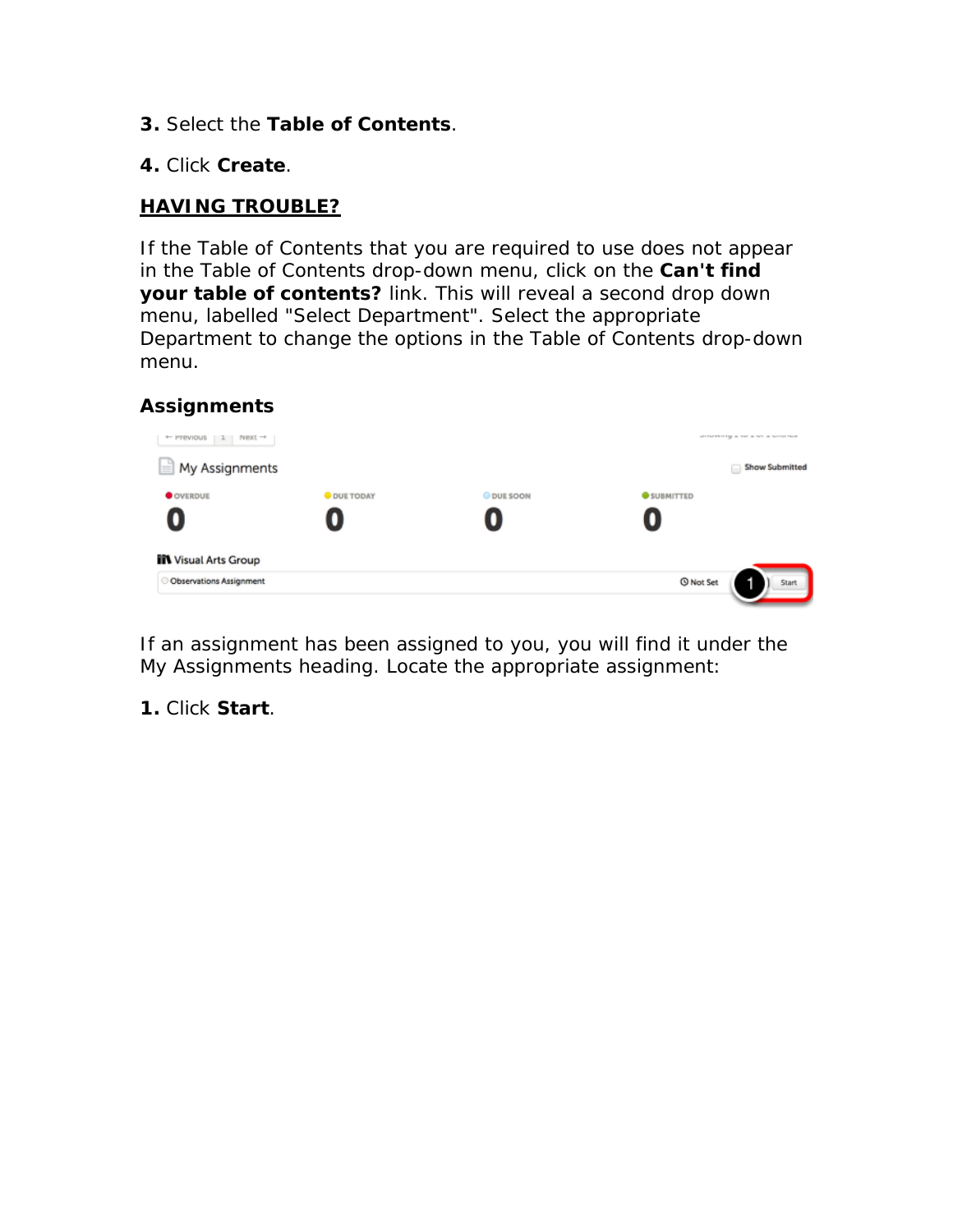# **Step 5: Add Content to Your Portfolio**

| 顅<br>Visual Arts Program Portfolio                                                                             |                      |
|----------------------------------------------------------------------------------------------------------------|----------------------|
| ● 0 Overdue Submission(s) ● 0 Submission(s) Due Now ● 7 Upcoming Submission(s)<br><b>1</b> Submitted           | $+$ Setup            |
| Visual Arts Program Portfolio<br>Enable Table of Contents Edit Mode<br>Visual Arts Program Portfolio<br>ы<br>◢ | $+$ Linked           |
| VA5604 - Perspectives<br>VA5608 - Art History<br>VA5609 - Composition                                          | Sharing<br>Secure Sh |
| Visual Arts Midterm Paper<br>Visual Arts Final Paper<br>Visual Arts Final Portfolio                            | Share th             |

**1.** Using the Table of Contents on the left side of your screen, click to **select the appropriate page** for your course/assignment.

|                                                                           | $\vee$ SUBMIT                                                            |
|---------------------------------------------------------------------------|--------------------------------------------------------------------------|
| ADD CONTENT<br>$\mathbf{2}$<br>95                                         | <b>Wisual Arts Final Portfolio</b><br>Instrument<br><b>NOT SUBMITTED</b> |
| Text Block<br>ac <mark>i</mark> ded to this page yet.<br>Lipload New File | <b>A</b> Import Content                                                  |
| <b>&amp;</b> Files from My Library                                        | O Modified: 2014-06-02 14:54:44                                          |
| <b>E</b> Journal Entries                                                  |                                                                          |

In order to submit your work, you must first add content to the portfolio page. To begin adding content:

**2.** Use the **Add Content** drop-down menu to select the appropriate method for adding content.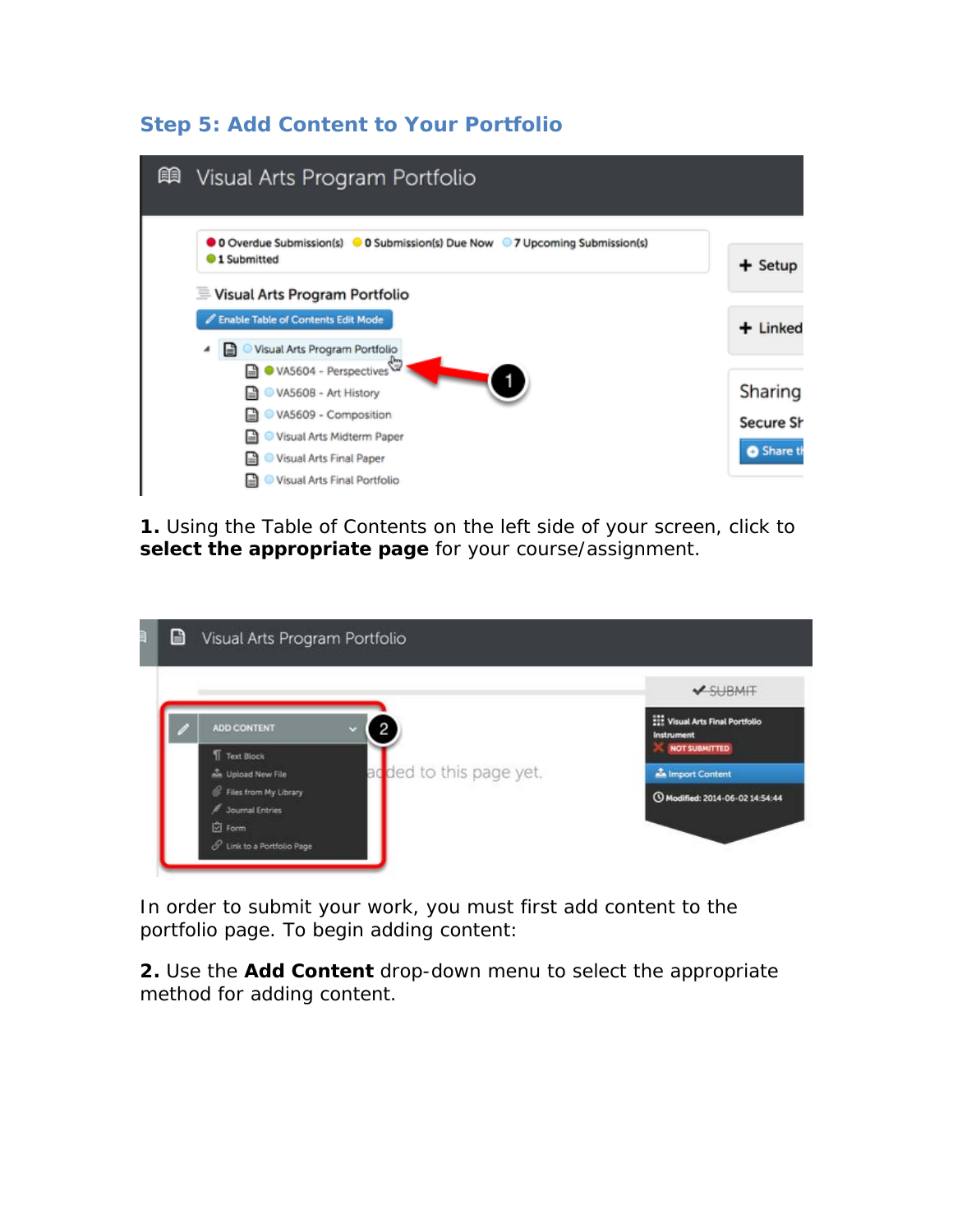#### **Add Text**



#### • **[Add Text](http://userguide.chalkandwire.com/d/e7t3mc)**

The 'Add Text' feature enables you to add text directly to your portfolio page rather than uploading it as a MS Word document. Our text editor enables you to format your text to ensure that it appears clean and professional. [Click](http://userguide.chalkandwire.com/d/e7t3mc) **[here](http://userguide.chalkandwire.com/d/e7t3mc)** [to learn more.](http://userguide.chalkandwire.com/d/e7t3mc)

## • **[Add Text: Insert Full-Size Image](http://userguide.chalkandwire.com/d/q7x9d9)**

When adding an image using the 'Upload New File' or 'Add File' options, it will appear as a thumbnail. In order to add a full-size image to your portfolio, use the 'Add Text' to access the 'Add Image' feature in the text editor. [Click](http://userguide.chalkandwire.com/d/q7x9d9) **[here](http://userguide.chalkandwire.com/d/q7x9d9)** [to learn more.](http://userguide.chalkandwire.com/d/q7x9d9)

#### • **[Add Text: Embed a Youtube video](http://userguide.chalkandwire.com/d/kc4hv9)**

The 'Add Text' feature also enables you to embed a YouTube video link within your portfolio. The video will be playable directly on the portfolio page, eliminating the need to redirect to a different browser tab or window. [Click](http://userguide.chalkandwire.com/d/kc4hv9) **[here](http://userguide.chalkandwire.com/d/kc4hv9)** [to learn more.](http://userguide.chalkandwire.com/d/kc4hv9)

# • **[Add Text: Create a Direct URL to a File](http://userguide.chalkandwire.com/d/22jxhy)**

The 'Add Text' feature also enables you to create a direct URL to a file that you have previously uploaded. The URL is sharable via hyperlink within your portfolio, or by pasting it into an email or onto a website. The direct URL prompts an automatic download of the file. [Click](http://userguide.chalkandwire.com/d/22jxhy) **[here](http://userguide.chalkandwire.com/d/22jxhy)** [to learn more.](http://userguide.chalkandwire.com/d/22jxhy)

#### • **[Add Text: Insert a Mathematical Formula](http://userguide.chalkandwire.com/d/6yh6hx)**

The 'Add Text' feature also includes a LaTeX mathematical formula creator. This feature allows users to insert mathematical formulas into their portfolio, which normally could not be achieved using standard keyboard symbols. [Click](http://userguide.chalkandwire.com/d/6yh6hx) **[here](http://userguide.chalkandwire.com/d/6yh6hx)** [to learn more.](http://userguide.chalkandwire.com/d/6yh6hx)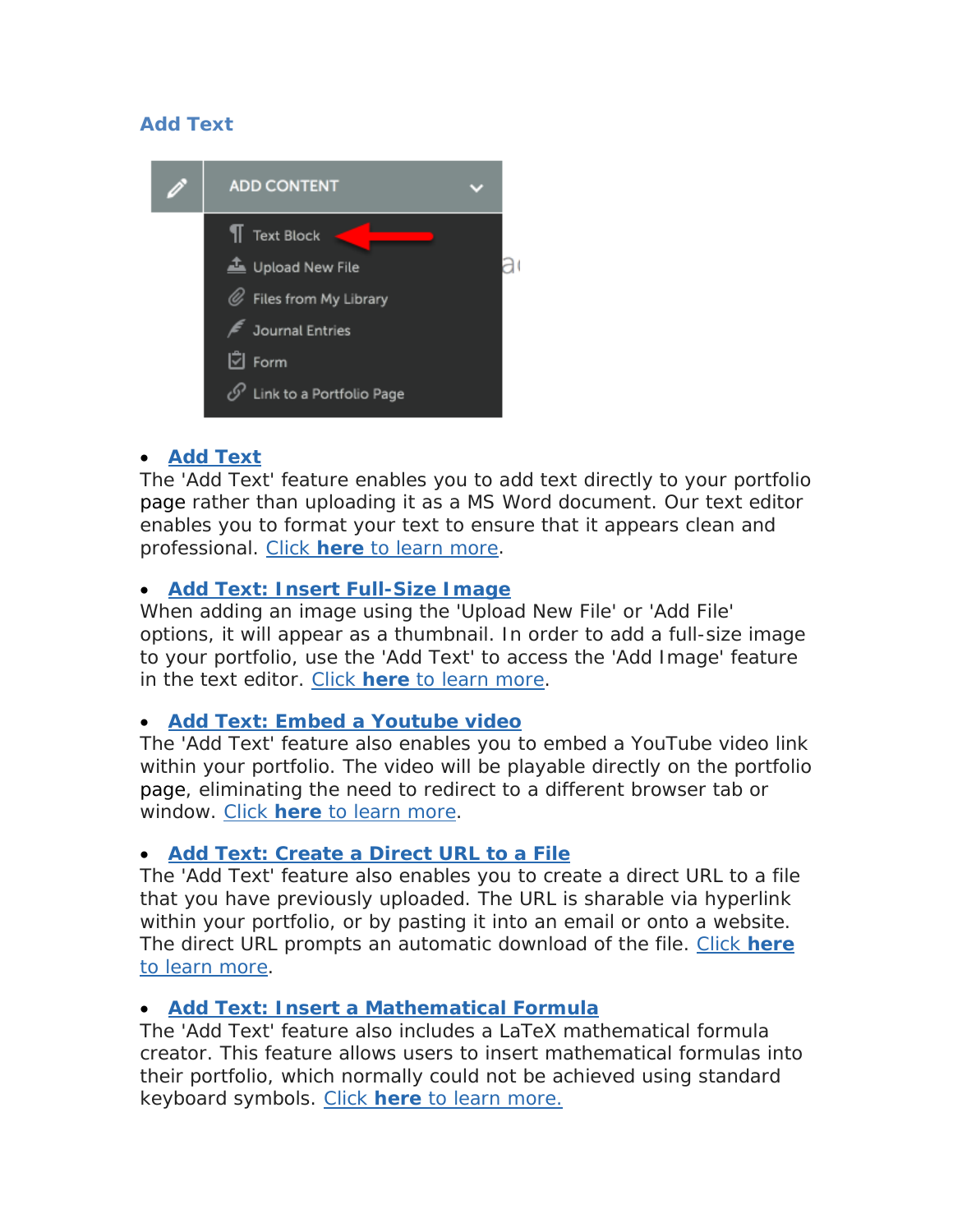# **Upload New File/Add File**



The 'Upload New File' and 'Add File' options both enable you to add a file to your portfolio. 'Upload New File' should be used when uploading a file from your local hard drive to Chalk & Wire for the first time. 'Add File' should be used if you have already uploaded the file to Chalk & Wire (in another portfolio, or in your File Library) and would like to add it to your portfolio.

#### • **[Upload a New File](http://userguide.chalkandwire.com/d/v3d96f)**

Upload New File provides you with the option to include tags to your file which helps with File Library organization. Additionally, you can choose various conversion options if the file is a video file. [Click](http://userguide.chalkandwire.com/d/v3d96f) **[here](http://userguide.chalkandwire.com/d/v3d96f)** [to learn more.](http://userguide.chalkandwire.com/d/v3d96f)

#### • **[Add File](http://userguide.chalkandwire.com/d/jfj3xt)**

Add File is a quick and easy way to add an existing file from within your Chalk & Wire account to your portfolio. [Click](http://userguide.chalkandwire.com/d/jfj3xt) **[here](http://userguide.chalkandwire.com/d/jfj3xt)** [to learn more.](http://userguide.chalkandwire.com/d/jfj3xt)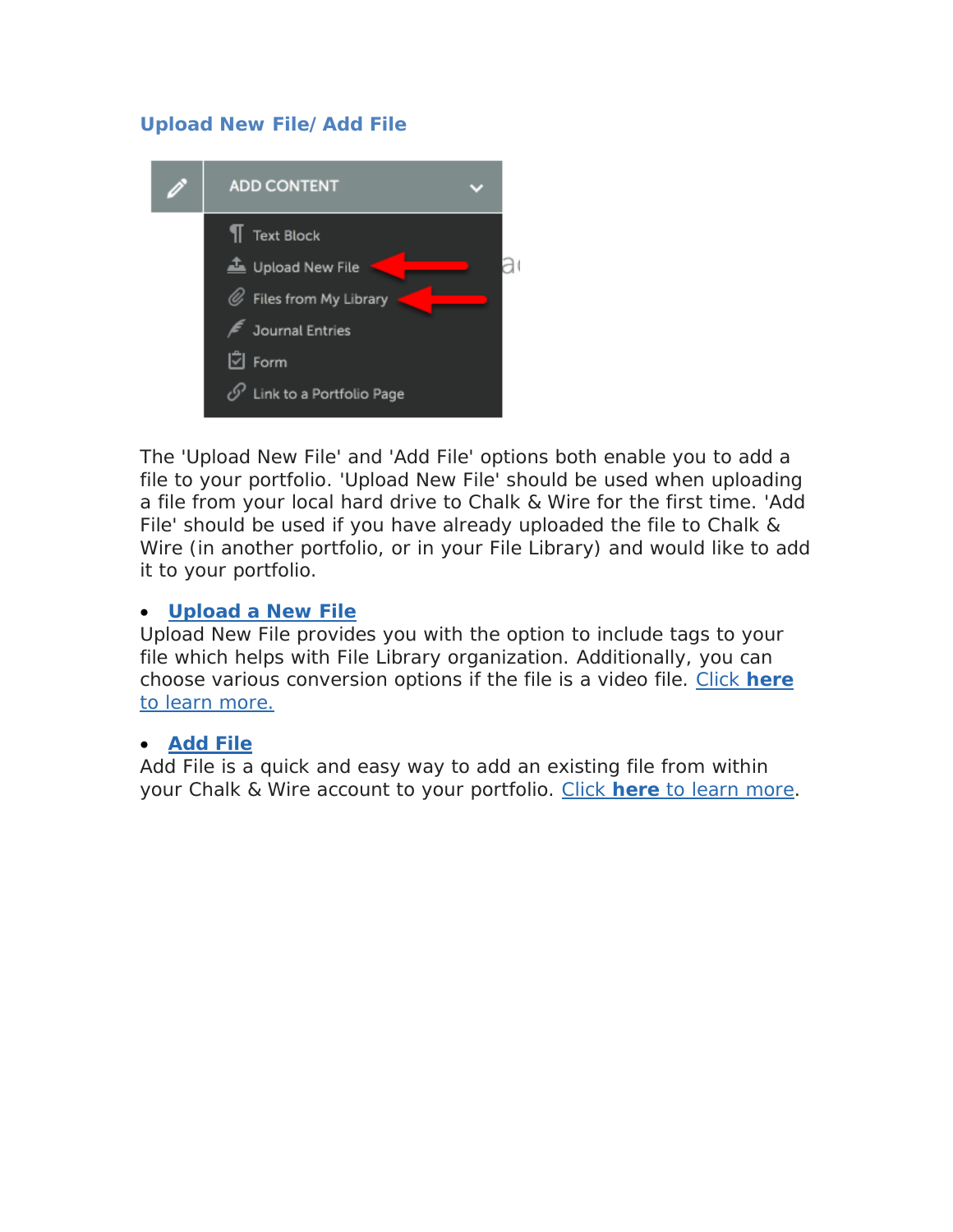## **Journal Entries**



#### • **[Journal Entries](http://userguide.chalkandwire.com/d/6jg6ng)**

The 'Add Journal Entries' option enables you to add existing journal entries from the 'Journals' feature directly to your portfolio. [Click](http://userguide.chalkandwire.com/d/6jg6ng) **[here](http://userguide.chalkandwire.com/d/6jg6ng)** [to learn more.](http://userguide.chalkandwire.com/d/6jg6ng)

#### **Add Form**



#### • **[Add Form](http://userguide.chalkandwire.com/d/kfdaqc)**

The 'Add Form' option enables you to select a pre-made form, add it to your portfolio, and complete it. [Click](http://userguide.chalkandwire.com/d/kfdaqc) **[here](http://userguide.chalkandwire.com/d/kfdaqc)** [to learn more.](http://userguide.chalkandwire.com/d/kfdaqc)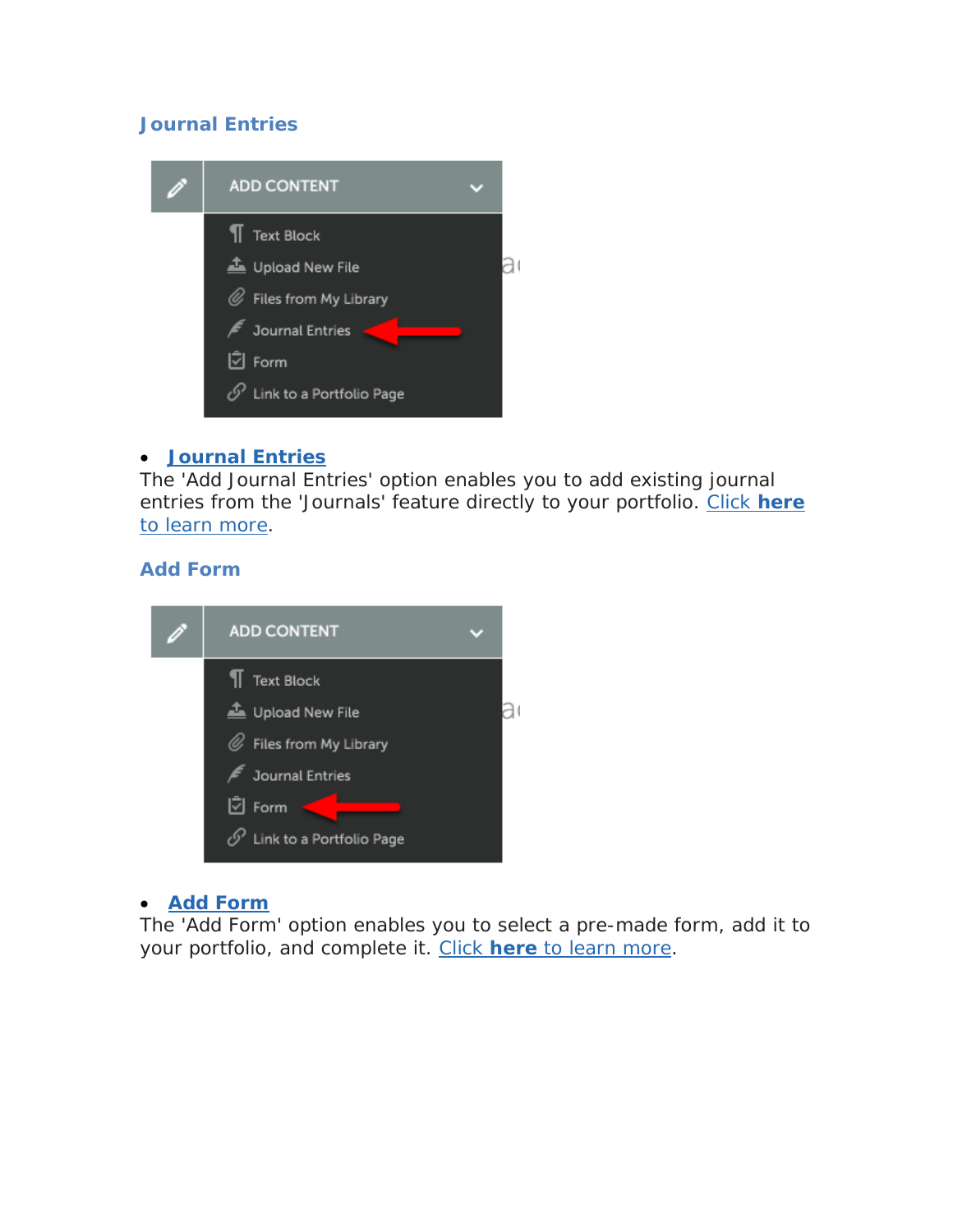## **Internal Link**



#### • **[Internal Link](http://userguide.chalkandwire.com/d/3kevet)**

The 'Internal Link' option enables you to add a hyperlink on one page of your portfolio that will 'jump' to another page. [Click](http://userguide.chalkandwire.com/d/3kevet) **[here](http://userguide.chalkandwire.com/d/3kevet)** [to learn](http://userguide.chalkandwire.com/d/3kevet)  [more.](http://userguide.chalkandwire.com/d/3kevet)

# **Step 6: Submit your Work**

| s<br>B | Visual Arts Program Portfolio                                                                                                                 |                                                                              |
|--------|-----------------------------------------------------------------------------------------------------------------------------------------------|------------------------------------------------------------------------------|
|        |                                                                                                                                               | $\blacktriangleright$ SUBMIT                                                 |
|        | ADD CONTENT<br>$\checkmark$                                                                                                                   | <b>222 Visual Arts Final Portfolio</b><br>Instrument<br><b>NOT SUBMITTED</b> |
| ÷σ     | Lesson Plan                                                                                                                                   | Import Content                                                               |
|        |                                                                                                                                               | C Modified: 2014-06-03 12:44:51                                              |
|        | For more information contact Mike Dorrington dorringtonm@university.edu<br>@ 2014 Mike Dorrington Published: 6/3/2014 Date Modified: 6/3/2014 |                                                                              |

Once you have added your work to the portfolio page, the Submit button will become enabled.

**1.** To submit your work for assessment, click the green **Submit** button.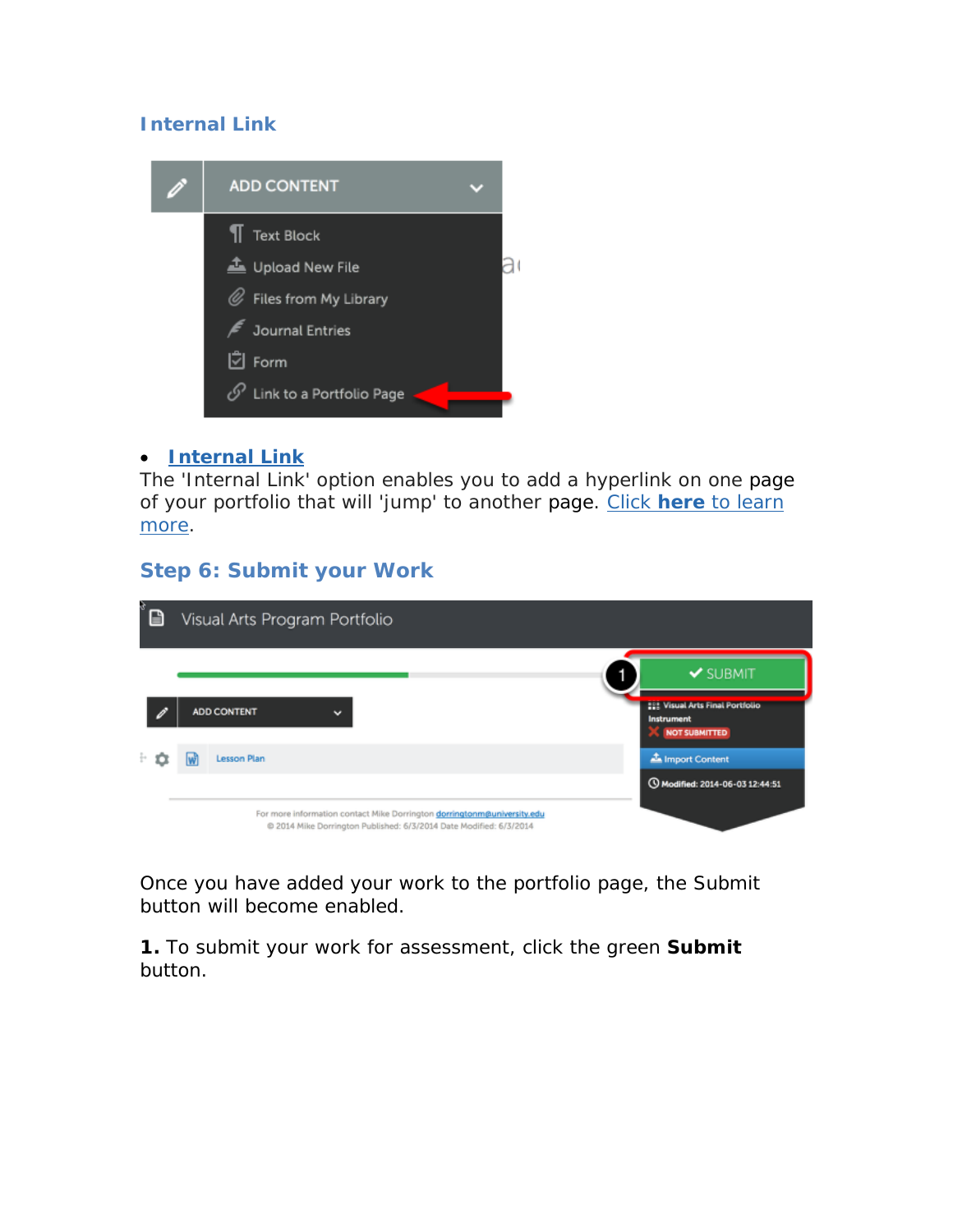

A submission window will drop down on the screen.

**2.** In the text box provided on the **Submitting Content** screen, type the name of the assessor to whom you wish to submit your work. As you type, any matches to what you are typing will appear.

**3.** When the correct name appears, click on it to select it. Once you have done this, it will appear above the submit button next to a checkmark.

# **4.** Click **Submit**.

**Note:** If you are unable to locate the instructor to whom you wish to submit, please contact your *local* Chalk & Wire Administrator.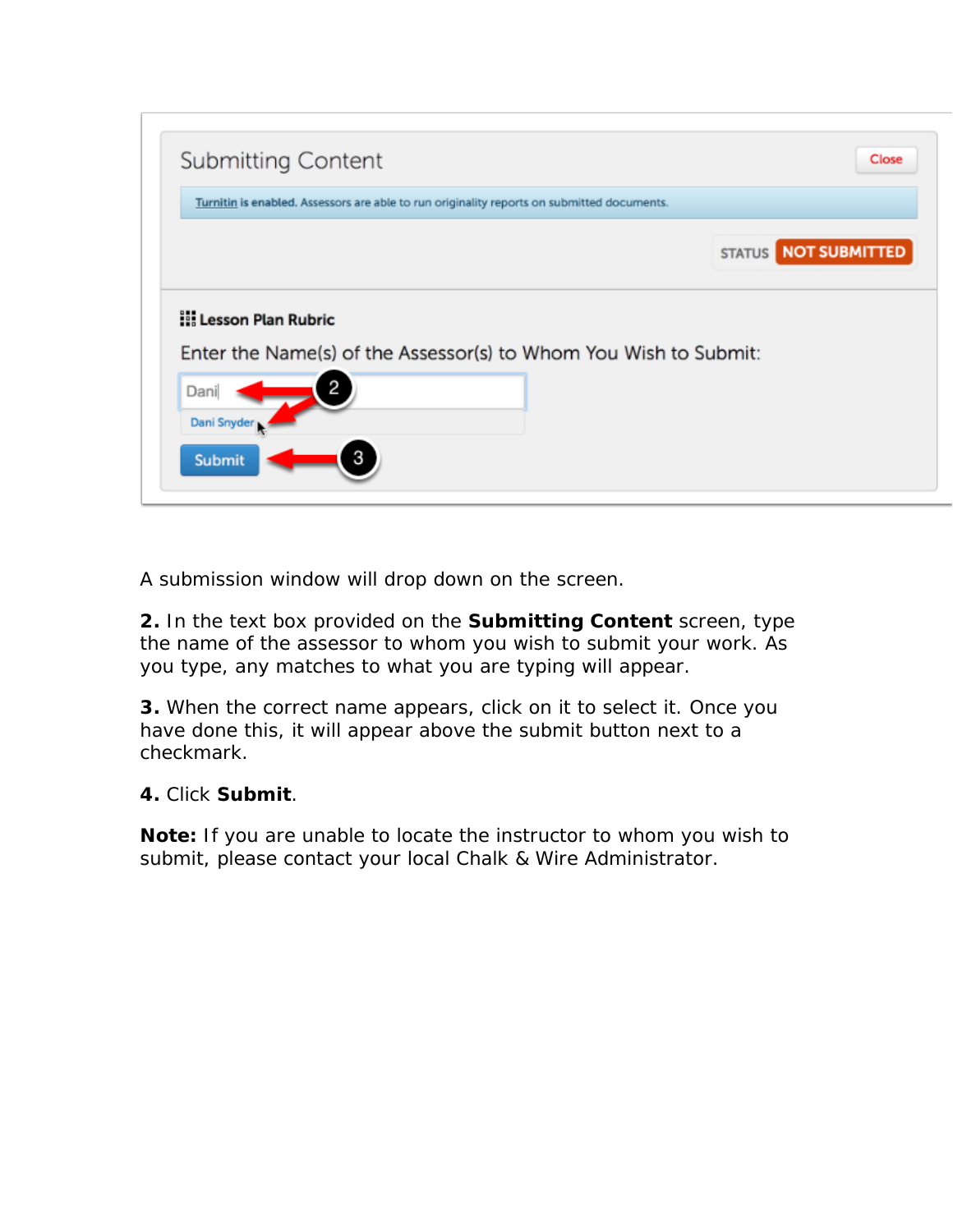|                   | Turnitin is enabled. Assessors are able to run originality reports on submitted documents. |                                                                                                                |                         |
|-------------------|--------------------------------------------------------------------------------------------|----------------------------------------------------------------------------------------------------------------|-------------------------|
|                   |                                                                                            |                                                                                                                | <b>STATUS SUBMITTED</b> |
| Content Submitted |                                                                                            |                                                                                                                |                         |
| <b>Assessor</b>   | review your work, add comments, and tag submitted content.<br><b>Assessment Instrument</b> | Congratulations! Your work has been successfully submitted. Use the Review Submission feature below to<br>Page | <b>Submitted</b>        |
| Snyder, Dani      | Lesson Plan Rubric                                                                         | Lesson Plan Assignment                                                                                         | 2016-06-14              |

A message will appear to indicate that your content has been submitted.

4. Click on the Review Submission button if you would like to review the submission that you just made.

**NOTE:** If you do not see the "Content Submitted" message, or the "Status: Submitted" flag, your content **has not been submitted.**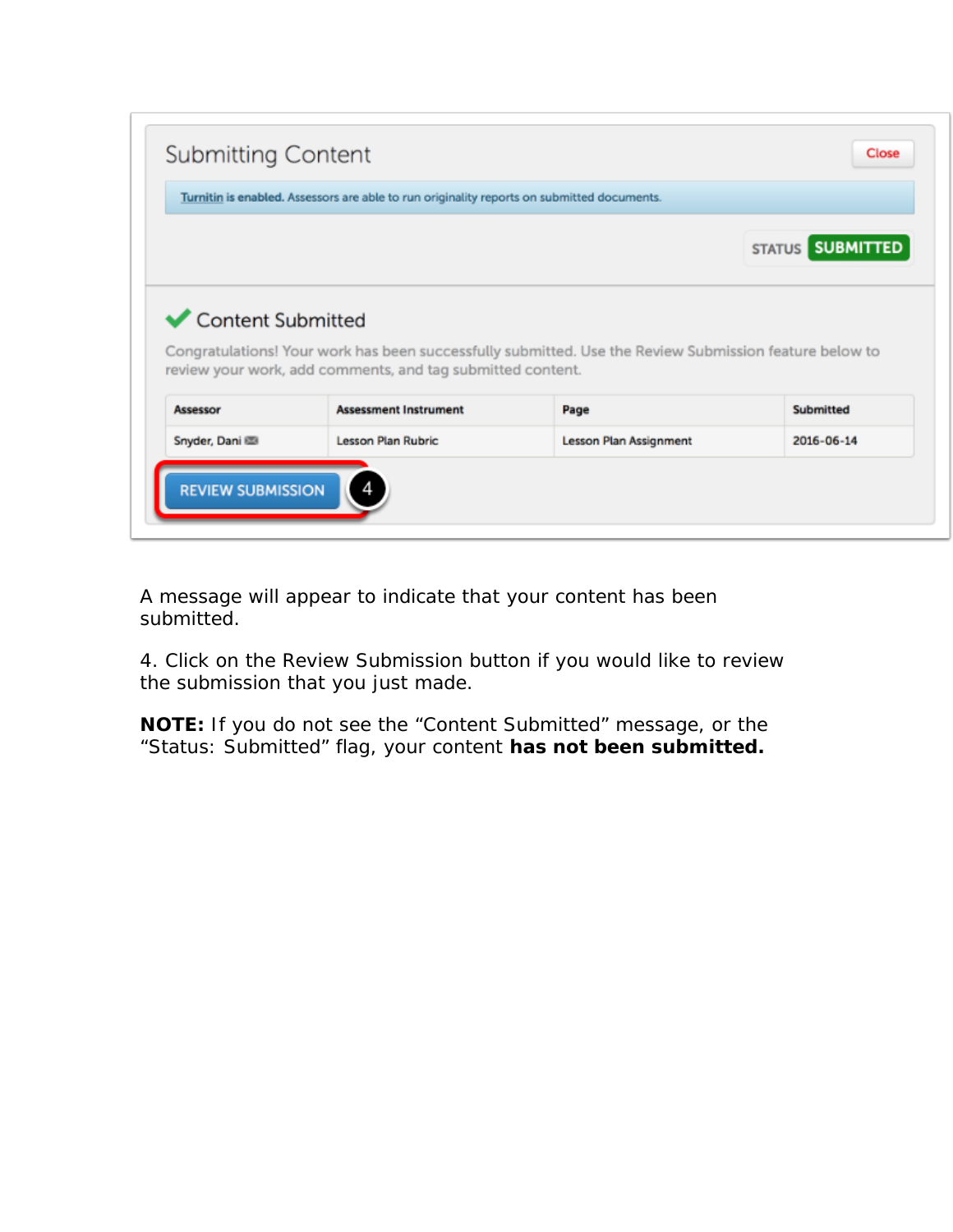# **Step 7. View Results**



Once your submissions have been assessed and the results made available to you, you can access and view them from the **My Results** screen. To access the My Results screen:

- **1.** Click on the **Main Menu Icon.**
- $\equiv$ Work MENU  $\Omega$  $\rightarrow$ **BACK** 8 My Coursework 鼻 Collaboration 圖 **Field Placement Finder**  $\Box$ **File Library**  $\mathbf{\Phi}$ **Themes** n **Image Gallery** bn My Results  $\mathbf{3}$ Journals
- **2.** Click on the **Work** option.